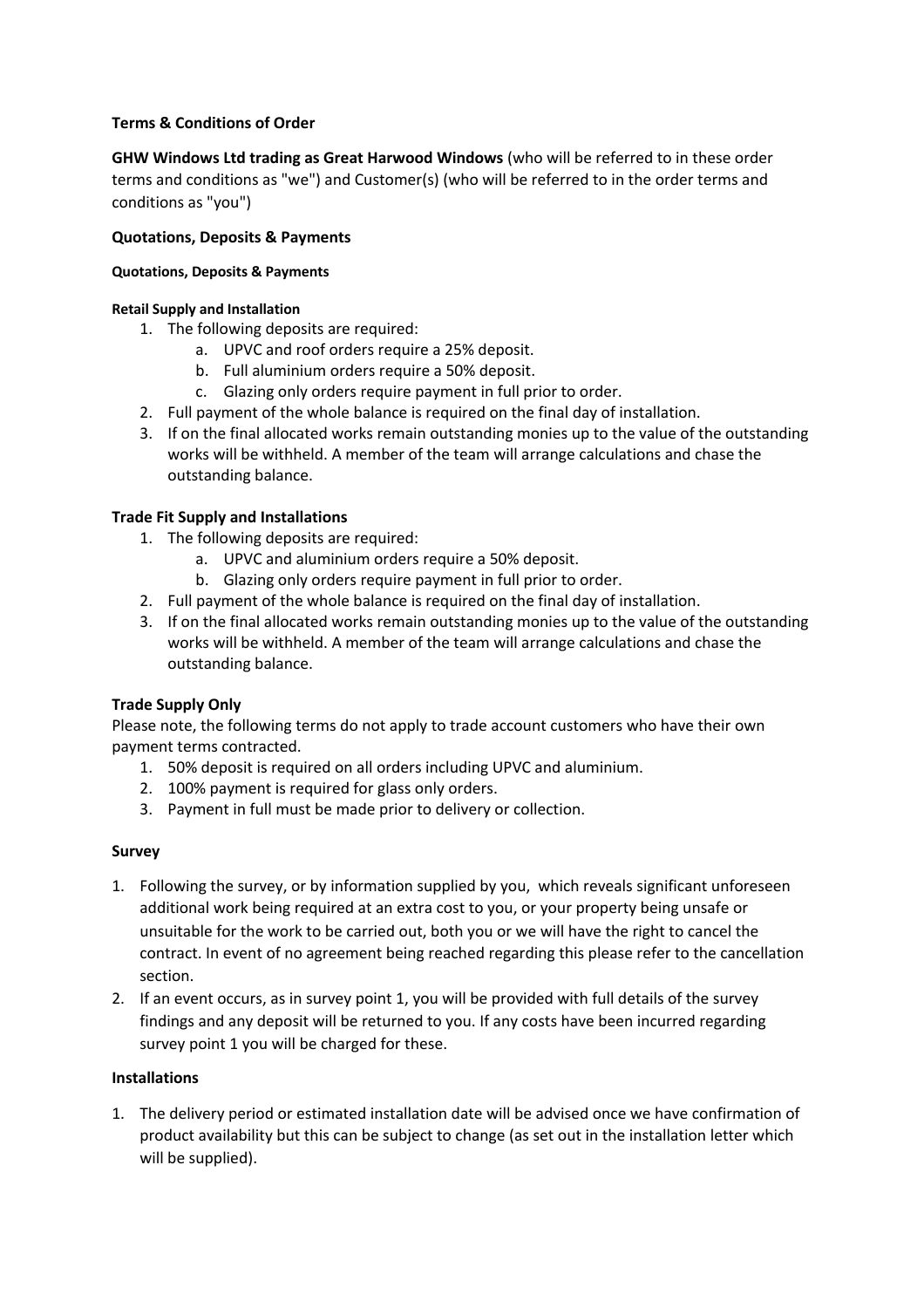- 2. You will allow installation to commence within an estimated installation period. The installation period is deemed to be 6-8 weeks from survey. If within 6 weeks of the end of the estimated installation period, you are unable to accept an appointment for installation, 80% (less any deposit paid) of the order price is then payable (unless you cancel products not made-tomeasure) and installation or delivery will follow as soon as is reasonably practicable by agreement between us.
- 3. If the work is not commenced within the estimated installation period advised, you may write to us, requiring the work to be completed within six weeks or some other period agreed between you and us. If the work is not completed within this extended period, you may cancel the outstanding work covered by the contract without penalty to yourself by sending us a letter advising us of your wishes. We recommend that you send this letter by recorded delivery. You will be entitled to a refund of any monies which represent a payment for the installation of materials by us in excess of the value of any work carried out by ourselves. However, if we carried out any work to a value which exceeds any payment made, we will be entitled to charge for the difference. In the event of cancellation, you are entitled to deduct any additional amount if you have to pay more than the order price to others to complete the installation limited up to 5% of our quotation. In any of the above cases the value of the work will be agreed by you and us. In the event of no agreement being achieved refer to the complaints section.
- 4. In no event shall we be responsible or liable for any failure or delay in the performance of its obligations hereunder arising out of or caused by, directly or indirectly, forces beyond its control, including, without limitation, strikes, work stoppages, accidents, acts of war or terrorism, civil or military disturbances, nuclear or natural catastrophes or acts of God, and interruptions, loss or malfunctions of utilities, communications or computer (software and hardware) services; it being understood that we shall use reasonable efforts which are consistent with accepted practices in the fenestration industry to resume performance as soon as practicable under the circumstances.
- 5. You will pay us the balance of the purchase price immediately when the products have been properly installed or delivered in accordance with the terms of this order. This provision also occurs in Quotations, Deposits & Payments section.
- 6. We shall retain ownership of any goods purchased on your behalf even after installation until the order price has been paid which is due immediately on completion or delivery. We have the right to re-entry to remove any goods either installed or delivered which have not been paid for as set out above.
- 7. We will remove and dispose (in accordance with regulations) of replaced existing doors, windows and/or frames unless you ask us to leave them on your premises.
- 8. We will be liable for any damage caused to your property which was not necessary for the completion of the order if such damage was caused by us not exercising reasonable care and skill. We will not be liable for any claims for consequential losses relating to damage, such as loss of earnings or relocation.
- 9. We do not undertake to move services, fixtures or fittings, alarms which are ancillary to the basic structure of the property e.g. radiators, pipes, electricity cables, asbestos related products, nets and blinds etc. and we do not take responsibility for damage to the above.
- 10. Regarding the quality and description of the goods or services: We guarantee to repair where we deem it to be practicable and appropriate, and if not, to replace, and free of all charges for labour and materials, products including any insulating glass units which develop a fault. This includes condensation between the glasses of the units, and the construction of a base of a conservatory if included in the installation, due to defective materials or workmanship within 10 years of the date of installation (5 years for Double Glazed Units, 1 year for moveable parts). You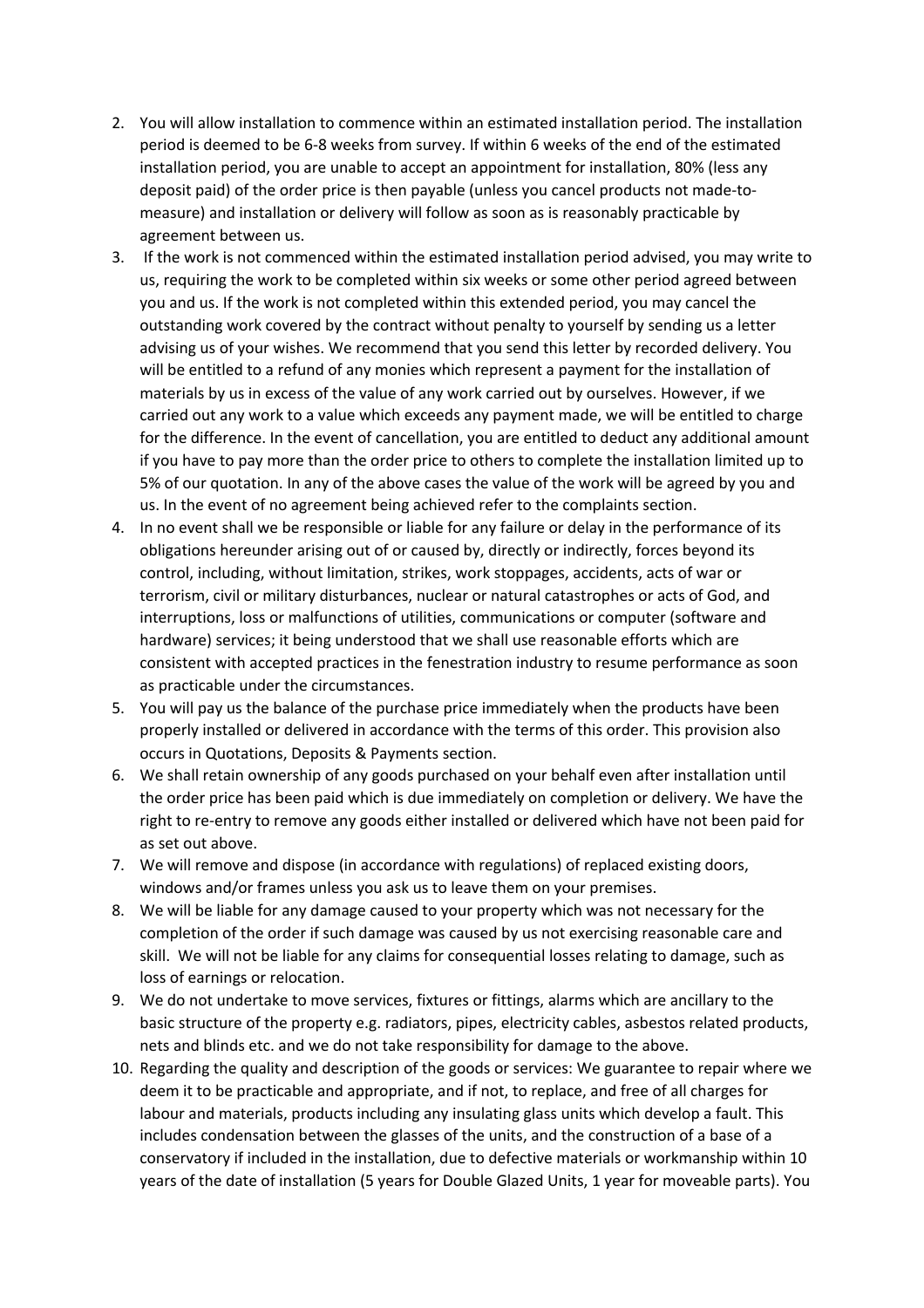must notify us of any claim under the terms of this guarantee within 28 days of discovery of the fault, by sending us a recorded delivery letter. We reserve the right to be given entry to inspect the goods and installation.

- 11. Despite the fact that your statutory rights remain unaffected, this guarantee does not extend to:
	- Minor imperfections within the glass and outside the scope of the visual quality standards of the Glass and Glazing Federation (GGF)
	- Damage due to misuse, neglect or lack of maintenance by you, or from causes beyond our control, (for example fire, flooding, civil disturbance, criminal damage or acts of war).
	- Specialist items installed, for example electrical ventilators, batteries etc., where the manufacturer's normal guarantee will apply.
	- Any work(s) carried out by others associated with this installation or to those parts of this installation affected by work(s) by others, other than work(s) carried out by this company or its employees and sub-contractors.
	- Internal condensation caused by excess moisture in the domestic environment, nor external condensation which can occur in certain climatic conditions in spring or autumn
	- Fair wear and tear, wilful damage, negligence or abnormal conditions
	- Failure to follow supplier instructions on use and care
- 12. Nothing in these conditions will reduce your statutory rights relating to faulty or mis-described goods and services. For further information about your statutory rights contact your Local Authority Trading Standards Service or Citizens Advice consumer service.
- 13. We reserve the right to change the specification or brand of product to a product of equal quality where the specification meets those outlined in the contract.

# **Cancellations**

You have the right to cancel your order as follows:

- 1. Products such as windows which are made to measure and made to your specific requirements are exempt from the right to cancel under the Consumer Contracts (Information, Cancellation and Additional Charges) Regulations 2013. However in accordance with the GGF Consumer Code of Good Practice we provide you with a right to cancel without charge up to 7 days after the survey. If you wish to proceed without the 7 day period please indicate this on the cancellation waiver on the order form.
- 2. Products which are not made to measure in addition to the right to cancel without charge up to 7 days from the date of contract, you have a right to cancel the contract up to 14 days after the date of delivery. However, you agree that the survey, erection of any necessary access equipment and installation work for such products may start before the end of this 14 days cancellation period. If you cancel we will collect the products delivered but not installed and we will charge you our reasonable costs of collection. We will also charge you our reasonable costs for the survey, access equipment and installed products provided up to the point of cancellation.
- 3. Your right(s) of cancellation referred to above can be exercised by delivering or sending a cancellation notice to us within the time periods indicated. The cancellation notice may be given to **(Great Harwood Windows, Unit 1, Peter Street, Blackburn, BB1 5LH or**  info@greatharwoodwindows.co.uk**)**.
- 4. You may request a cancellation form if you so wish.
- 5. The notice of cancellation is deemed to be served on next business day of receipt.
- 6. You or we are entitled to cancel this contract in the event of any serious breach of contract by you or us, (such as in point 3 under installations above, refusal to comply with the Building